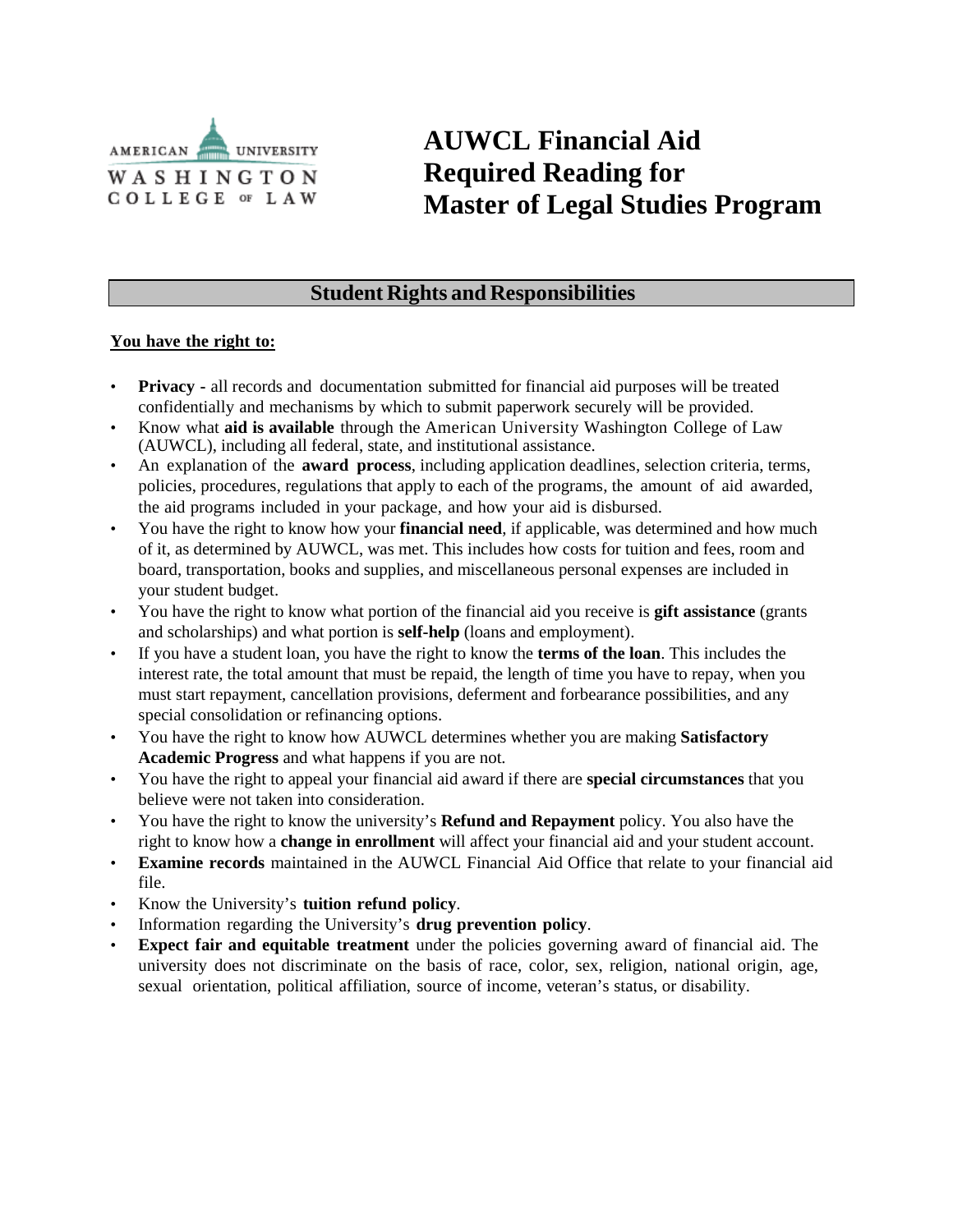## **You are responsible for:**

- **Reading and understanding** all forms and agreements that you sign.
- Submitting **honest and accurate information**. Funds obtained on the basis of false information must be repaid and may subject you to penalties under the United States criminal code.
- Following any request for **supplemental documentation** that supports your financial circumstances. Changes in or discrepant information may result in revision of your award.
- Submitting **required documents** in a timely manner.
- Reporting any **change in your financial or student status**. A change in credit hours may result in a federally-mandated award adjustment. Both federal and institutional regulations govern the refund and repayment of financial aid if you withdraw from school before the completion of a term for which aid has been awarded.
- Knowing that all **Admissions (including final transcript) and Financial Aid requirements** must be satisfied before financial aid is eligible to disburse.
- Using your financial aid funds for **educational expenses only**.
- Reporting **outside assistance** received (examples of such aid include veterans' benefits, private scholarships, state grants or loans, tuition remission and employer tuition assistance), knowing that the assistance may reduce other financial aid, and that all aid is subject to Cost of Attendance guidelines.
- Knowing that institutional funds awarded by AUWCL, in combination with tuition-only outside assistance, **cannot exceed AUWCL tuition**, and that total awards **cannot exceed the established cost of attendance** for your designated program of study.
- Understanding that **half-time enrollment** assumes a minimum of three (3) credit hours. Three credit hours are required for receipt of federal financial aid. Enrollment in fewer than three credit hours will result in cancellation of your award.
- Complying with the **terms and conditions** of your financial aid award. This includes deadlines, enrollment, and continued eligibility requirements for federal and institutional aid, application procedures, etc.
- Being aware of **University policies** as they pertain to your financial aid. Such policies include but are not limited to University tuition cancellation and refund policies, satisfactory academic progress requirements and policies regarding withdrawal from American University Washington College of Law.
- Understanding that **credits added after a term** has concluded cannot be covered by federal or institutional financial aid and must be paid out-of-pocket.
- Completing federal loan **entrance counseling and loan agreement(s)**, in addition to any other supplemental requirements, for all federal loans borrowed. If you take out a loan, you are responsible for repaying it. Failure to meet this obligation may result in wage garnishment and an adverse credit rating and may make you ineligible for future educational loans.
- Completing federal loan **exit counseling** requirements prior to graduation, or if you reduce your enrollment status to less than half-time.
- You are responsible for **maintaining and updating address changes** via the student portal. **Name changes** must be reported to AUWCL Registrar. This will ensure that the AUWCL Office of Financial Aid will have the most recent and accurate information.
- Understanding that once enrolled in a four-term program that you are unable to receive financial aid in a semester-based program during the same academic year.
- Knowing that American University and AUWCL assume **no liability** for any error in your Financial Aid Award notice or in the disbursement of your financial aid funds.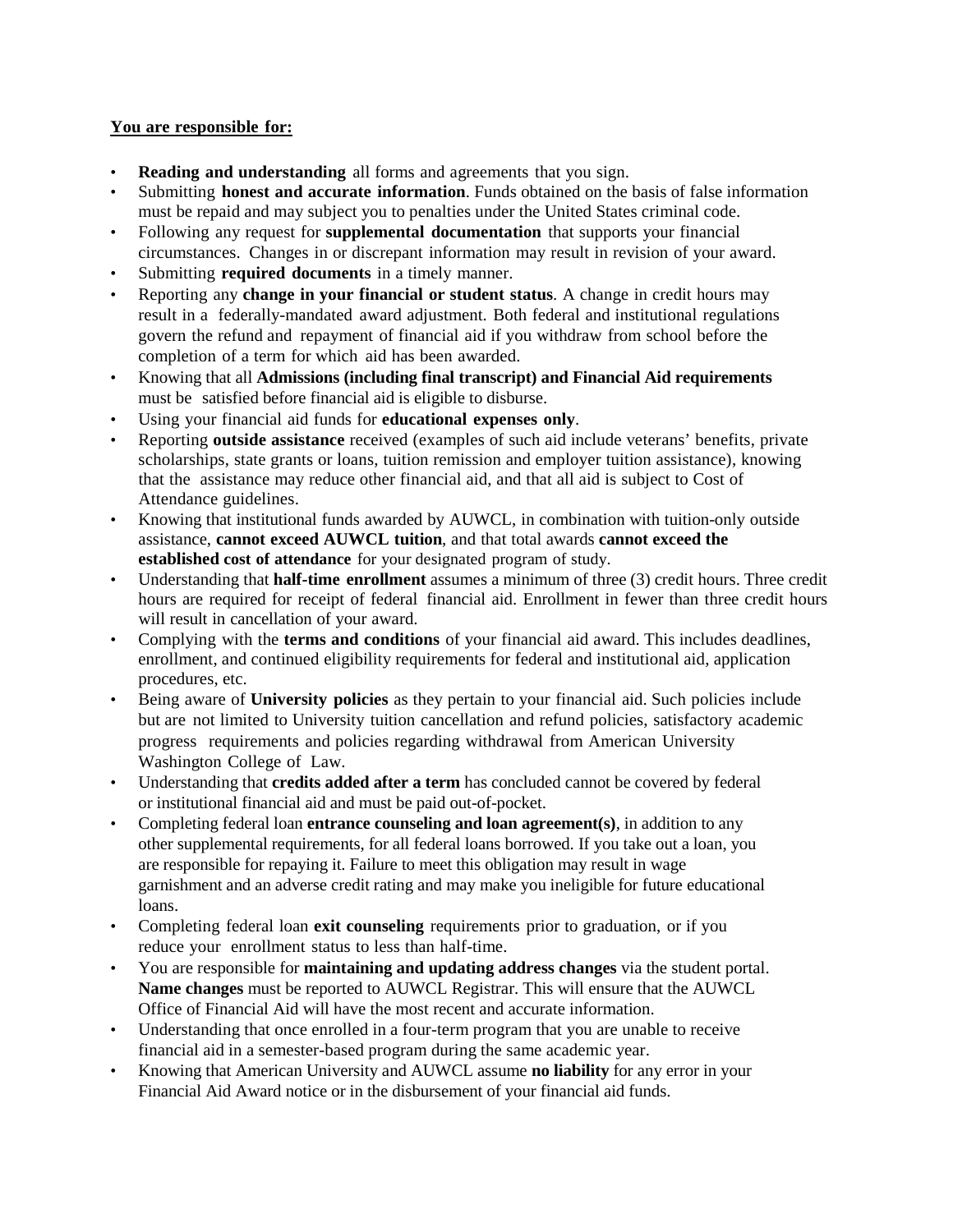## **Satisfactory Academic Progress Policy**

Recipients of federal (Title IV) funds must maintain Satisfactory Academic Progress (SAP) toward their degree objective to remain eligible for financial assistance. The financial aid programs covered by the SAP policy include the Direct Stafford Loan Program and the Direct Grad PLUS Loan Program. The policy also applies to private loans, AUWCL institutional aid and any programs requiring school certification. Students receiving financial aid are responsible for understanding the SAP policy and for being in compliance and understanding the consequences of noncompliance.

AUWCL measures SAP according to the following mandated standards:

#### **1. Qualitative Standard (Grade Point Average)**

AUWCL students must maintain a minimum 2.0 cumulative grade point average.

#### **2. Quantitative Standard (Completion Rate)**

Attempted credits are compared to successfully completed credits. Students in the MLS program must complete 67 percent of coursework attempted cumulatively, or term, if on probation.

For SAP purposes courses assigned grades of A, B, C, D or P count as successfully completed credits. The following grades have no numerical value and are considered attempted but **NOT** successfully completed: Withdrawal **(W),** Audit **(L),** and Fail or Pass-Fail options **(ZF),** Incomplete **(I),** Unreported Grade **(N)**, Administrative Withdrawal **(ZL),** and Administrative Failure **(ZX).**

#### **3. Maximum Time Frame**

AUWCL aid recipients must complete their academic program within the time frame defined by AUWCL Academic Requirements and Policies for completion of degree.

#### **Frequency of Monitoring**

Satisfactory Academic Progress (SAP) is evaluated at the end of each term after grades have posted. Successful passing of the evaluation per the standards outlined above allows for continued financial aid eligibility, assuming all other program rules are satisfied. Students who fail to meet the SAP requirements are notified in writing. **Please note:** Effective with the April 2022 term, SAP will be evaluated **annually** after April term grades have posted. All of the above policies related to the standards remain unchanged.

#### **Loss of Eligibility**

Failure to meet SAP standards will result in loss of financial aid eligibility. Eligibility may be restored by a change of grade, or completion of an **(I)** Incomplete or **(IP)** In-Process course. It should be noted that there is no set aside of funds for students seeking to restore eligibility and aid is offered as available should reinstatement occur.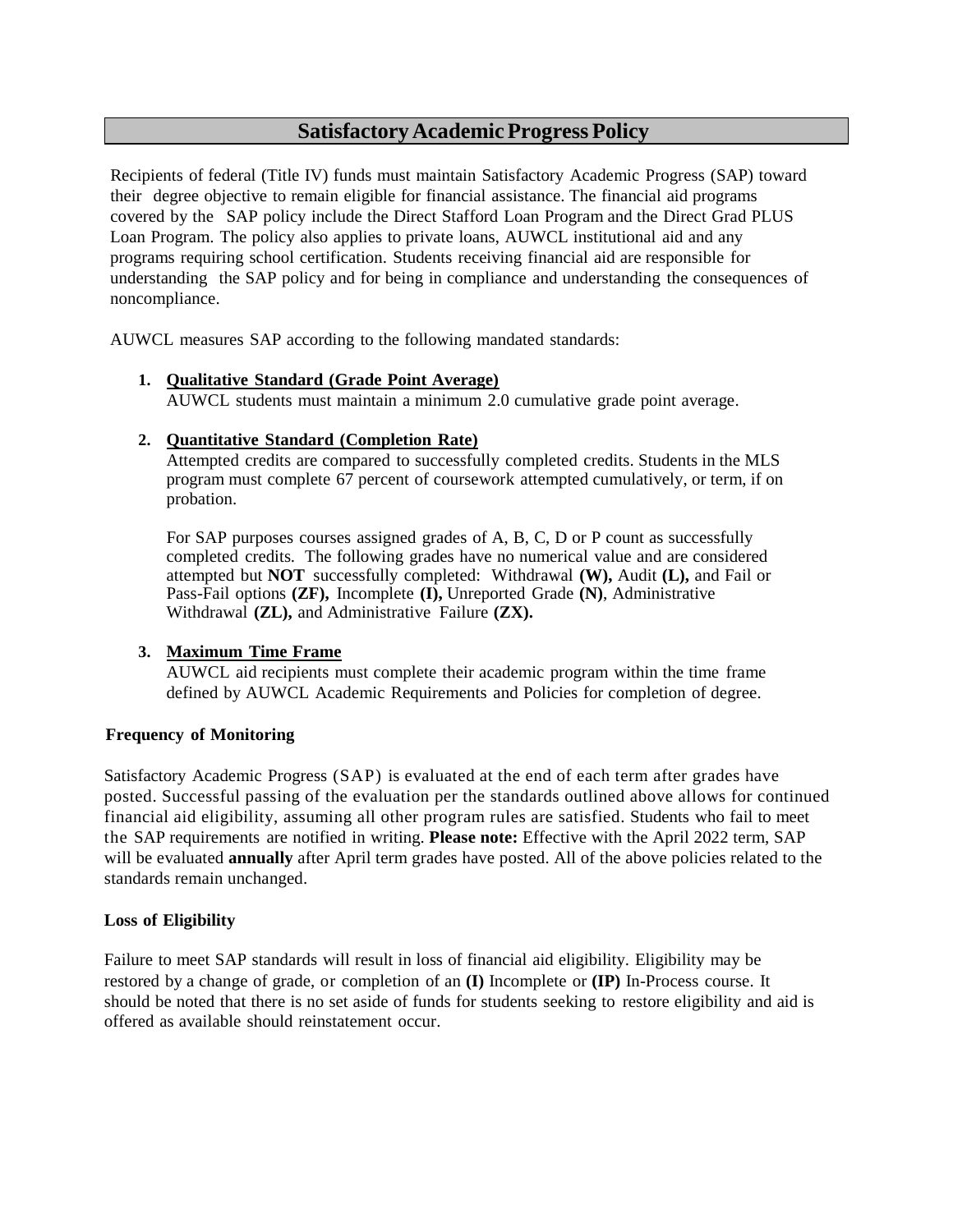#### **Financial Aid Appeals**

A student who fails to meet progress standards may appeal loss of financial aid eligibility based on mitigating, non-volitional circumstances. Circumstances which may be considered include a death within the immediate family, illness or injury to the student or other serious and undue hardship. The appeal must be submitted in writing to the Financial Aid Office within 15 days of receipt of the loss of eligibility notice and must include:

- Details of the circumstances, along with relevant supporting documentation, that affected the student's ability to meet the SAP standard.
- Details of how the unusual circumstances have been resolved and an action plan for meeting satisfactory academic progress by the next evaluation.

A written response will be issued by the SAP Appeals Committee. The decision of the Appeals Committee is final.

If an appeal is approved, financial aid for which the student has applied and is otherwise eligible, will be restored for a one-term probationary period during which time the student must demonstrate successful completion of the plan set forth in the appeal and all other progress requirements. If SAP is not met by the end of the probationary period, the student will be placed on financial aid suspension and denied funding until such time as all components of the policy are met. If SAP is met during the probationary period but not in the overall evaluation, the student will remain on probation in each term until the overall is satisfied. If after any subsequent term SAP is not met during a probationary period, the student will be placed on financial aid suspension and denied funding until such time as all components of the policy are met.

#### **Academic Records**

There is no formal grade appeal system. All questions regarding record content and grades should be directed to the AUWCL Registrar's Office.

## **Withdrawal, Cancellation, and Refund of Tuition**

A student who withdraws from AUWCL must submit appropriate forms to the AUWCL Registrar. Cancellation of tuition charges will be calculated as of the date the withdrawal notice is received by the Registrar's Office and according to the following schedule <https://www.american.edu/finance/studentaccounts/refunds-for-course-drops-and-withdrawals.cfm>

Students who do not officially withdraw during the cancellation period will be responsible for payment of all assessed tuition and fees.

#### **Federal Aid Recipients**

The following refund policy governs recipients of federal Title IV financial aid funds: Under federal regulations financial aid is "earned" as the term progresses. When a student withdraws (officially or unofficially) from all classes, the percentage of the award(s) earned must be determined. The *earned* portion of an award can be retained by the student while the unearned portion must be returned to the Title IV financial aid program from which it was received, up to the net amount disbursed from each source, in the following order: Unsubsidized Direct Stafford loans and then Direct PLUS loans.